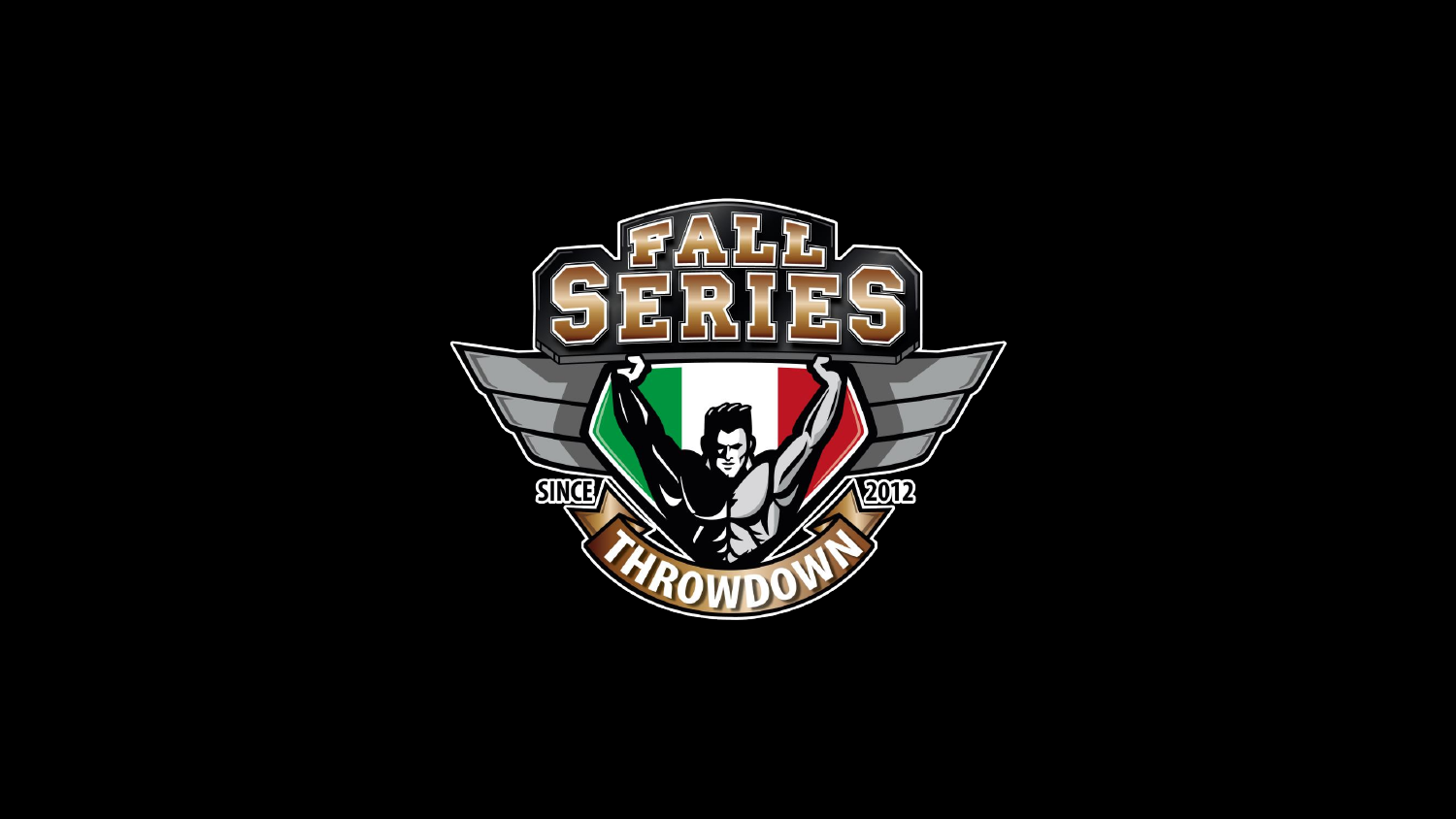# WOD I INDIVIDUAL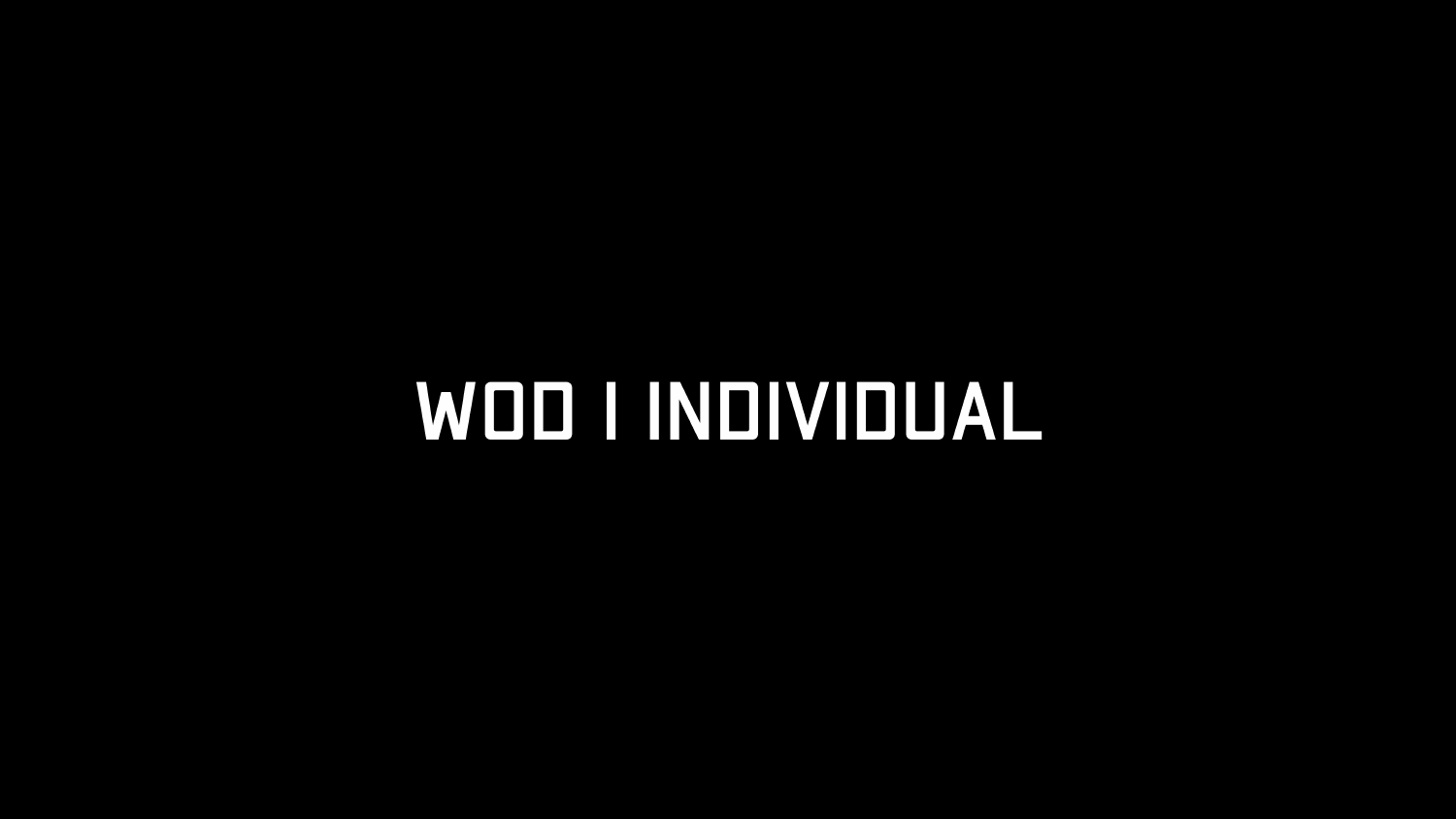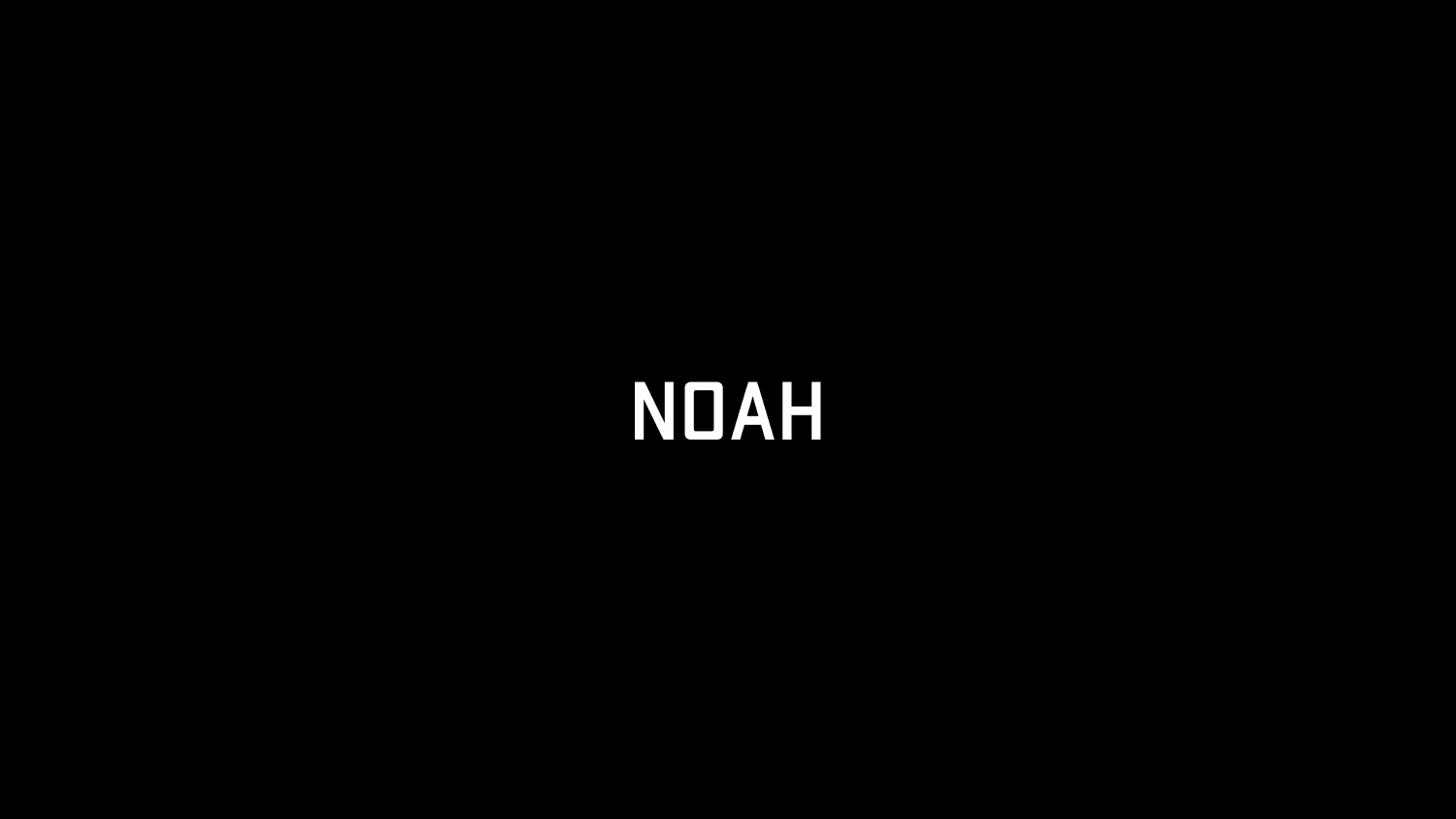#### WOD I

#### **TIME CAP I3 MIN AMRAP**

#### 30 CALORIES AT THE ROWER 11 POWER SNATCH UNBROKEN

Score: NUMBER OF CALORIES

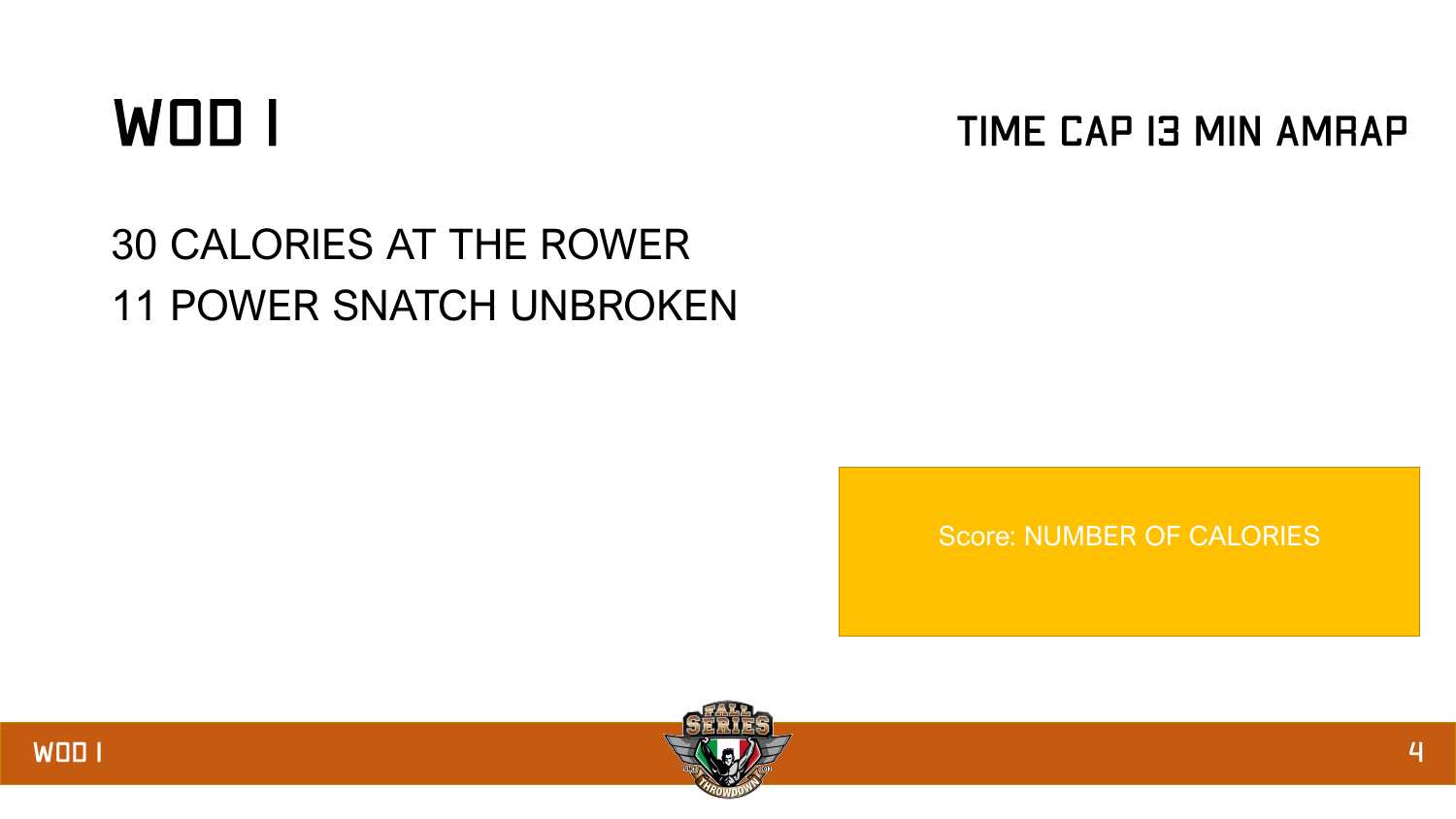## **WEIGHT AND VARIATIONS**

|                   | <b>CALORIES</b> | <b>POWER SNATCH</b>    |
|-------------------|-----------------|------------------------|
| <b>ELITE</b>      | 30              | <b>11 UNBROKEN</b>     |
| <b>MASTER 35</b>  | 30              | <b>11 UNBROKEN</b>     |
| <b>JUNIOR</b>     | 30              | <b>11 UNBROKEN</b>     |
| <b>SCALED</b>     | 30              | <b>11 UNBROKEN</b>     |
| <b>TEEN</b>       | 30              | <b>11 UNBROKEN</b>     |
| <b>MASTER 40</b>  | 30              | <b>11 UNBROKEN</b>     |
| <b>MASTER 45</b>  | 30              | <b>11 UNBROKEN</b>     |
| <b>MASTER 50</b>  | 30              | <b>11 UNBROKEN</b>     |
| <b>EXPERIENCE</b> | 30              | <b>11 NOT UNBROKEN</b> |

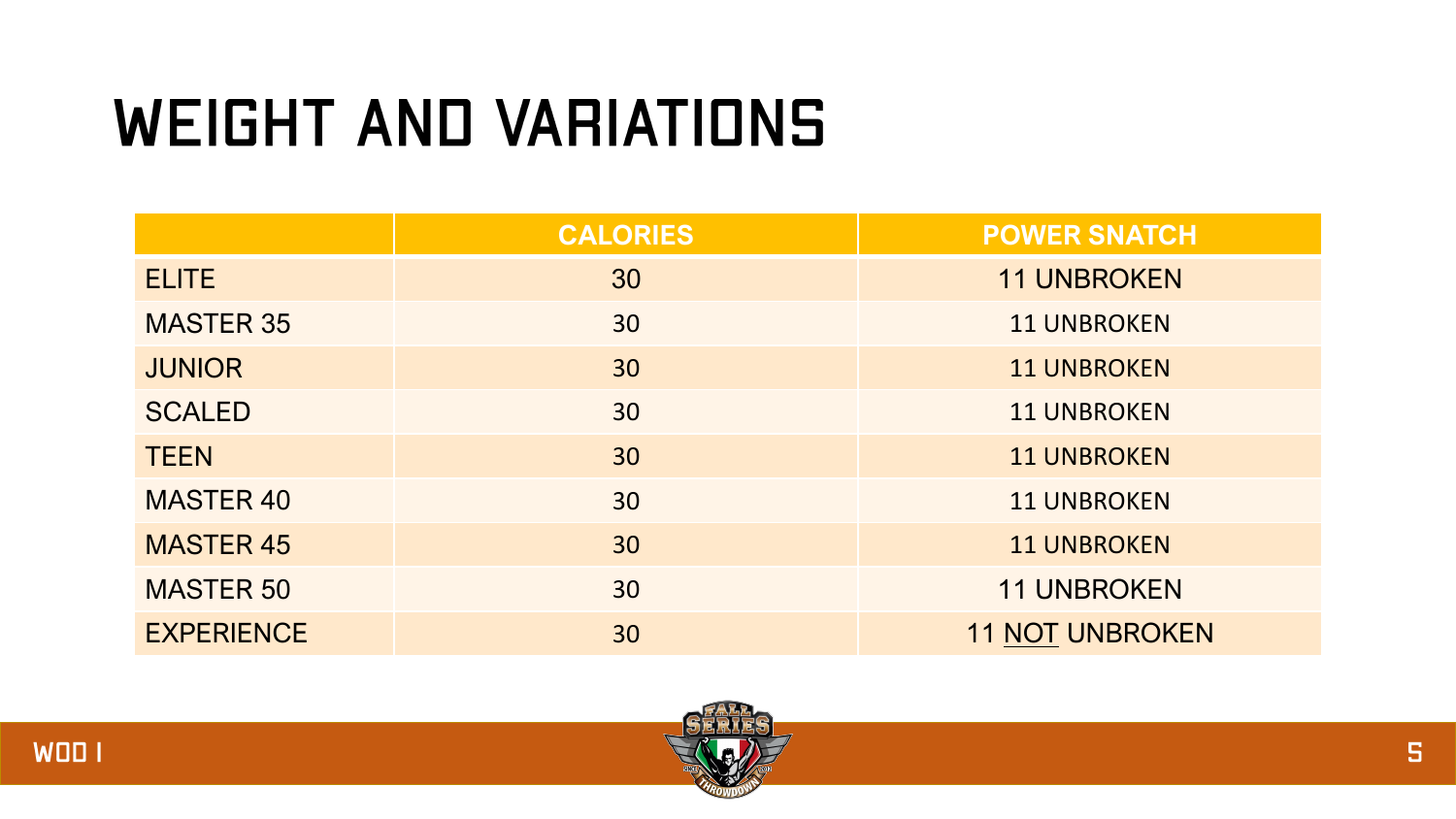## **WEIGHT AND VARIATIONS**

|                   | <b>POWER SNATCH</b> |
|-------------------|---------------------|
| <b>ELITE</b>      | 30/25 KG            |
| <b>MASTER 35</b>  | 30/25 KG            |
| <b>JUNIOR</b>     | 30/25 KG            |
| <b>SCALED</b>     | 30/25 KG            |
| <b>TEEN</b>       | 30/25 KG            |
| <b>MASTER 40</b>  | 30/25 KG            |
| <b>MASTER 45</b>  | 30/25 KG            |
| <b>MASTER 50</b>  | 30/25 KG            |
| <b>EXPERIENCE</b> | 30/25 KG            |

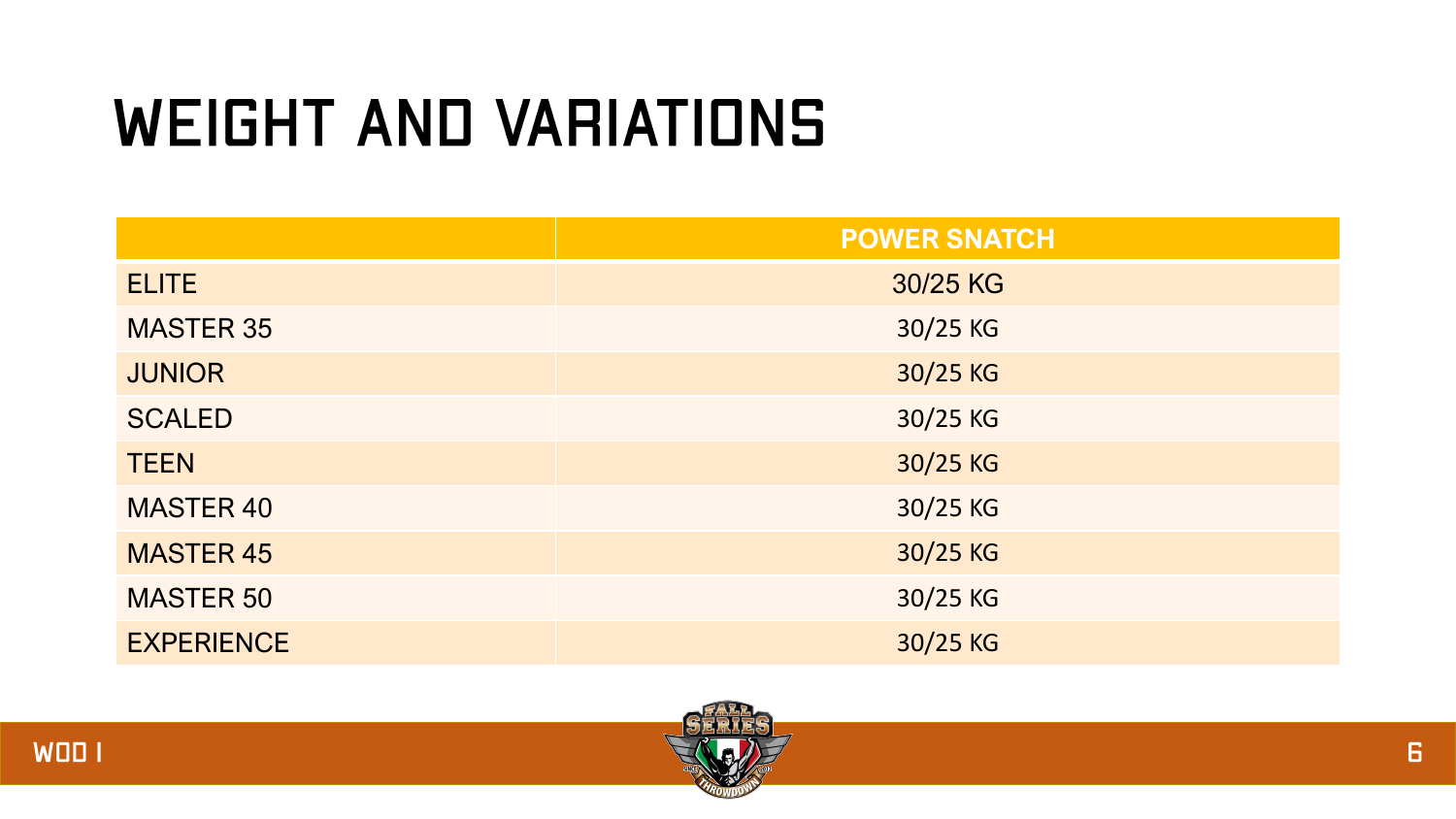#### FLOW

- The athlete waits on the rower with hands off the handle. At 3,2,1 go will start rowing for the prescribed 30 calories. Once reached the 30 calories the athlete will get off the rower to start with the 11 power snatches unbroken.
- Once completed the unbroken power snatches the athlete will get back on the rower.

#### Scoring:

- A) The number of calories performed
- B) In case of same calories, if the athletes are still performing power snatches before the time cap, we will consider the number of power snatches performed until the end of the WOD



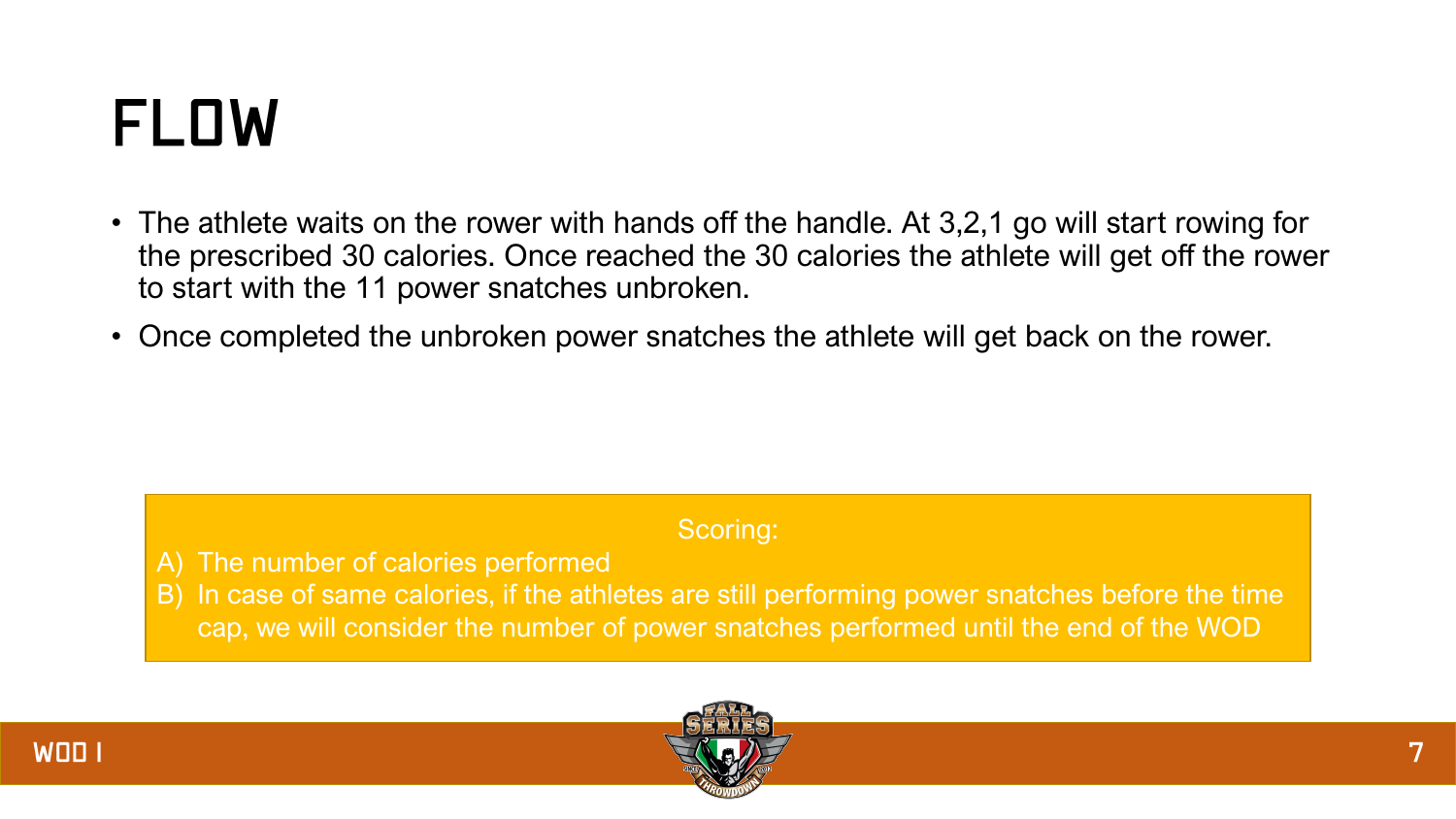#### **STANDARDS**



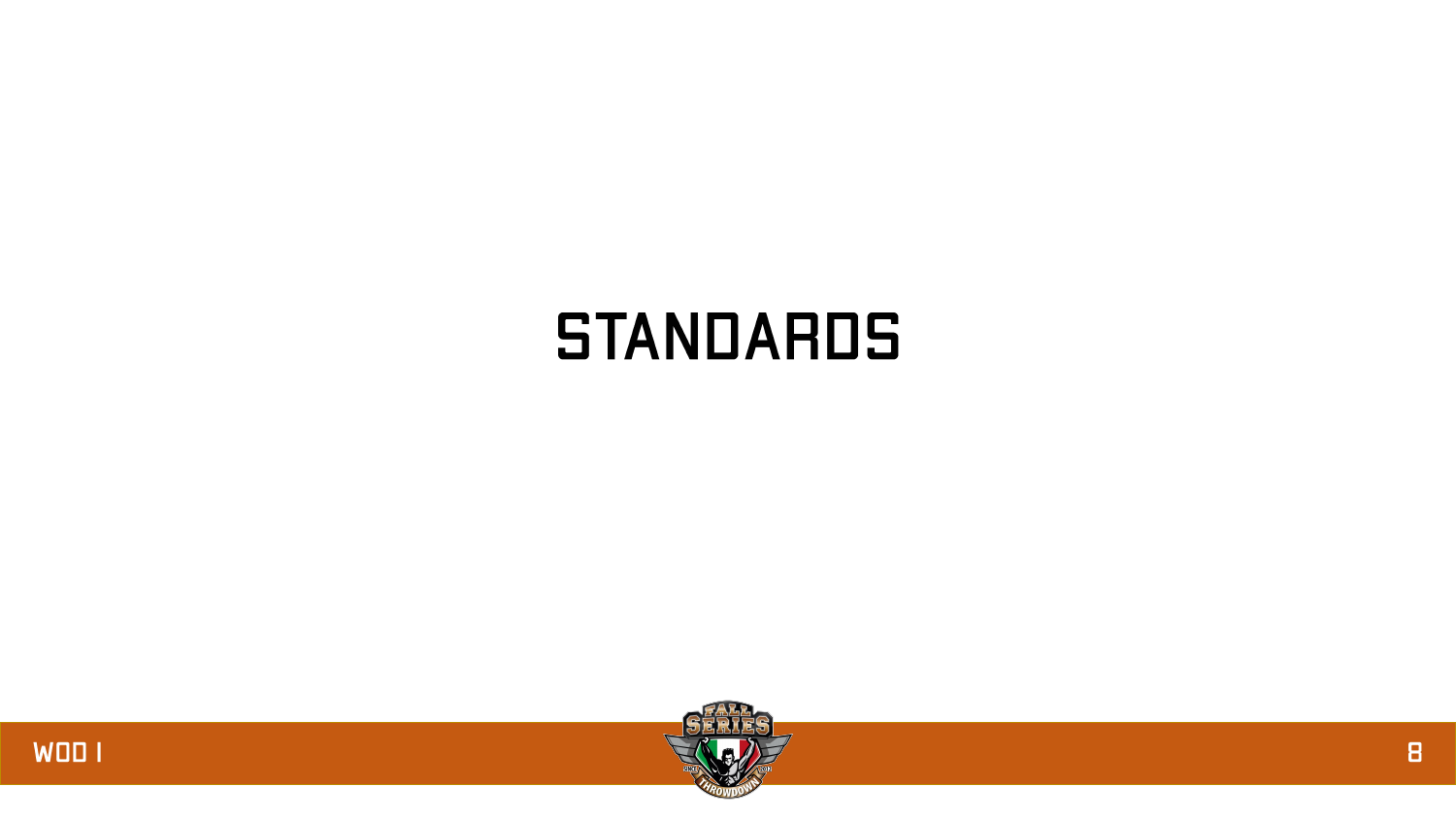#### **ROWER**

It is strictly prohibited for the athlete to touch the rower screen. He/She may only adjust the foot rest and the damper. The athlete will only have to accumulate calories, getting off the rower once reached the 30 calories.